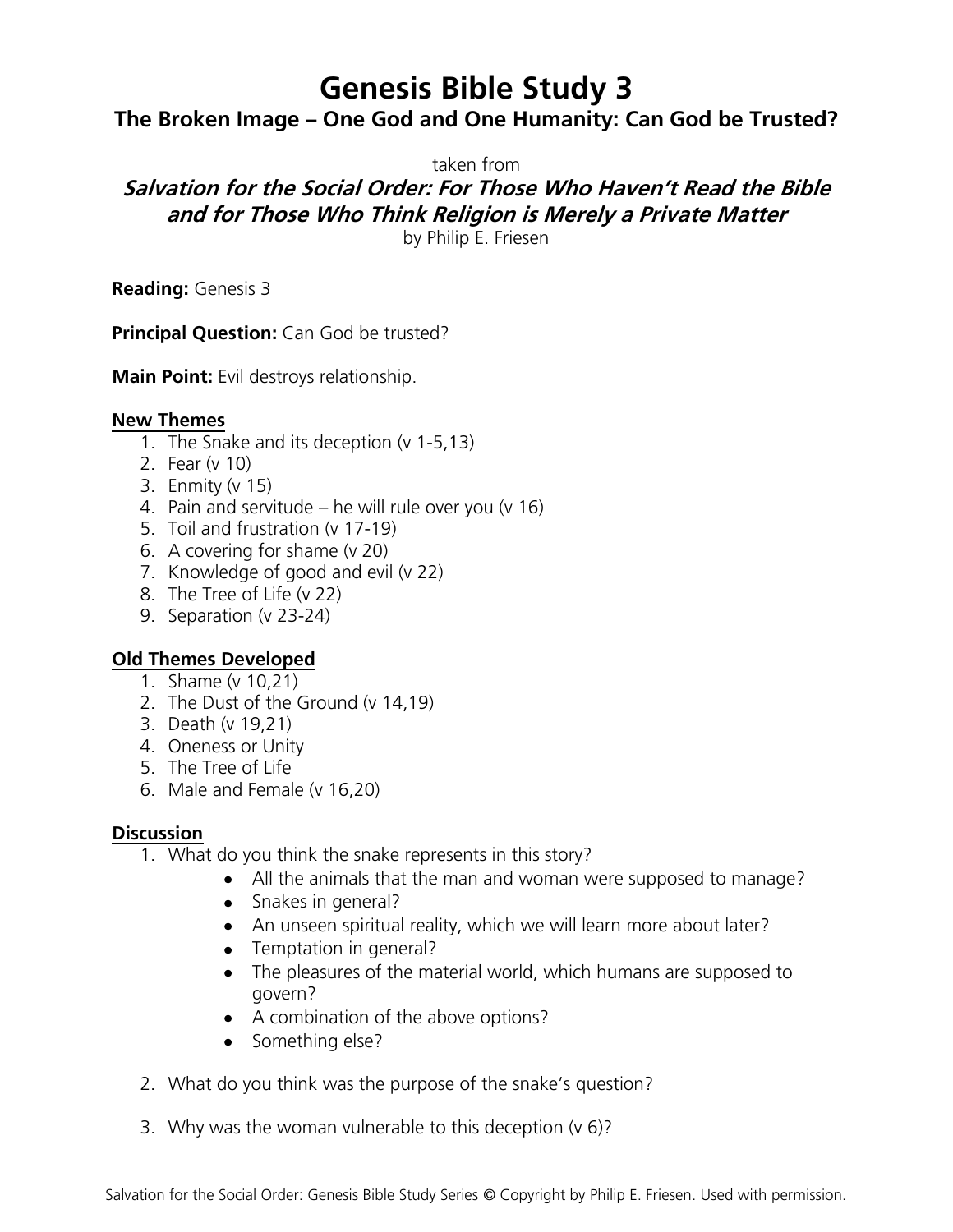- 4. What do you think of the man's role in the conversation?
- 5. Choose a word to describe the man/woman relationship in v 16.
	- Equality
	- Unity
	- Hierarchy
	- $\bullet$  Other
- 6. How is the relationship between man and woman different here from what it was in Genesis 2:24?
- 7. Think of some words to describe the relationship of the man to the earth in v 19.
- 8. What does the name "Eve" mean?
- 9. Contrast Adam's attitude towards his wife with the relationship described in Genesis 2:23-25.
- 10.What word is used to describe the relationship between the woman, her children, and the snake in v 15?
- 11.Can you find any hopeful promise for the woman in v 15?
- 12.In Genesis 2 God breathed the Breath of Divine Life into the man (v 7) and gave him the Tree of Life (v 9). By contrast, what did humanity lose at the end of Genesis 3:22?
- 13.Choose a word to describe the relationship between humanity and Deity in Genesis  $3:21-242$ 
	- Distance
	- Enmity
	- Friendship
	- Affection
	- Indifference
	- $\bullet$  Rage
	- Curiosity
	- $\bullet$  Other

#### **Further Notes on the Fall**

In Genesis 1 a cosmic line was drawn between what is temporary and what is eternal. In Genesis 2, the Tree of (eternal) Life is made available to the human race with one restriction. We cannot "know" evil and live forever. Evil is a temporary phenomena. Humans were given authority to govern the natural order, but not the moral order. The moral order is God's domain.

When humans demanded the right to govern God's domain, they discovered their nakedness. They were not up to the task, and were overwhelmed with shame. Trust is the basis of relationship, and humans have been proven not to be trustworthy. The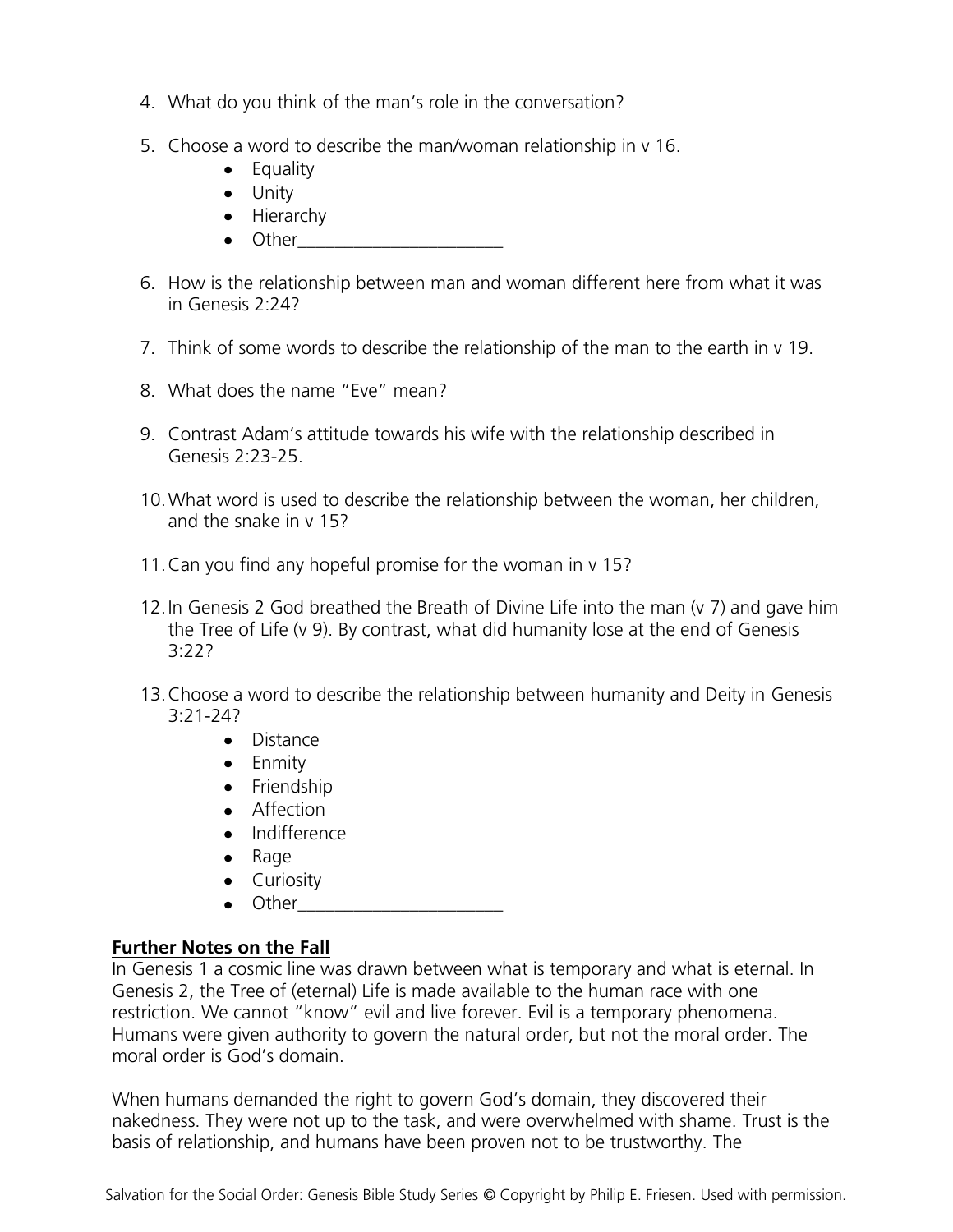consequence was the loss of governorship (Genesis 1:26-28), and demotion to servitude (Genesis 3:14-19). This can be explained in religious terms in the fact that God could not trust his appointed managers. It can also be explained in psychological terms in the fact that humanity was so filled with shame, that humanity could not trust itself to carry out the job. The result was that humans began to worship the spirits of nature instead of governing nature (see Figures 1, 2, and 3 – attached).

The Snake suggested that God is less than trustworthy. The humans are actually entitled to more than what God has offered, and they can get equality with God by taking it. Every statement of the Snake was false:

- "You will not die" was false.
- "You will be as God" was false.<sup>1</sup> (Instead of being promoted, they were demoted.)
- "You will know to differentiate good from evil" was false. (As finite creatures, they could never know good from evil by themselves.)

It was completely an illusion. They already knew good. Everything God gave them was good, evil was the unknown. The shame of their inappropriate behavior brought them face-to-face with the meaning of evil. Evil came packaged as a delightful fruit, that is, a sensory experience, as temptation often does, but the result cost them everything. The failure to govern themselves proved them untrustworthy to govern anything.

The snake asked, "Can God be trusted?" This question is the main theme of Genesis, and the rest of the book will provide an answer. Life is capricious. For our ancestors, the gods were capricious, and they tried every way to please the gods. For us, the market is capricious, our software often seems capricious, our employers and our government may be unpredictable and arbitrary. You never know what will happen. Genesis tells us that God is trustworthy.

1 The statement appeared to be true, for they continued to live on for many years. But as Jesus said, a branch broken from the tree begins to die; so their death was guaranteed as soon as they were separated from the Tree of Life.

### **Evil is What Destroys Relationship (Genesis in Simple English)**

Now the snake asked the woman, "Did God say not to eat of any tree in the garden?"

The woman answered, "God said we may eat of any tree except the one in the middle of the garden. If we touch that one, we will die."

The snake said, "You won't die. When you eat from that tree, you will understand good and evil just as God does."

The woman looked at the fruit. It appeared good to eat, and she wanted the wisdom the snake had promised. So she ate, and she gave some to her husband, and he ate. Immediately they saw themselves naked, and they sewed fig leaves together to cover themselves. In the late afternoon they heard God walking in the garden; so they hid behind the trees, because they were afraid of God.